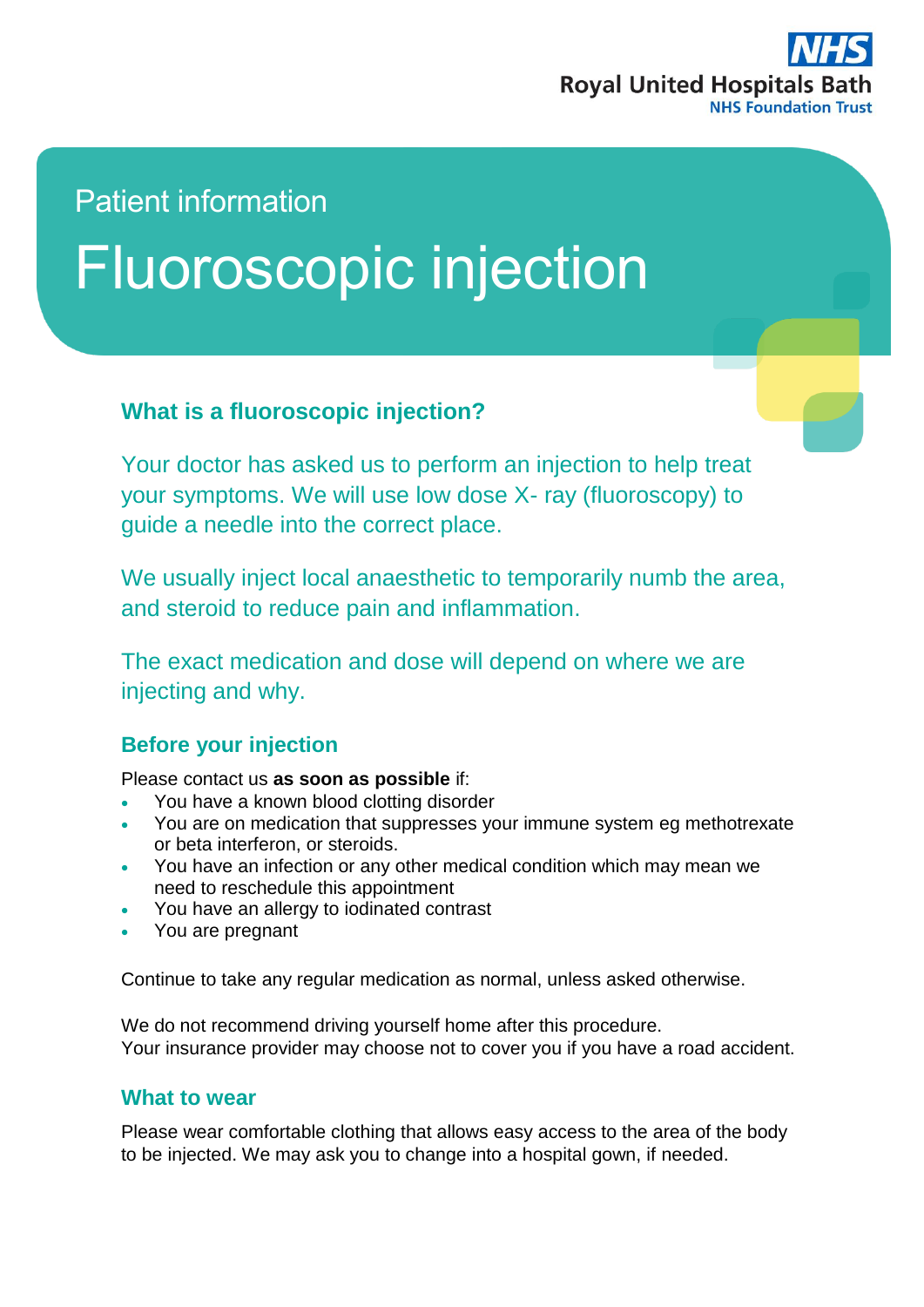

#### **What to expect after your injection**

Steroid injections can take a few days to have a noticeable effect.

The steroid lasts for up to six weeks but the effects of the injection can sometimes last much longer.

Your doctor will normally arrange a follow-up appointment with you after your injection.

#### **Risks and possible complications**

There are small risks associated with this injection, which you should be aware of before you proceed.

The radiologist doing your procedure will talk you through this when you arrive.

- **Discomfort:** You may experience some discomfort immediately after the procedure. This is usually mild and can be helped with over-the-counter painkillers if required.
- **Bleeding:** This is unlikely to cause you a problem. If you have a medical condition that delays your blood clotting, please let us know in advance.

If you are on anticoagulant or antiplatelet medication, you are more likely to experience bruising and bleeding- please let us know about this when you come in for your injection.

 **Infection:** If you experience redness, swelling or tenderness around the injection site, please see your GP or a walk-in clinic within 24 hours as this may require treatment.

### **Additional risks of steroid injections**

- **Change in glucose control:** If you are diabetic, particularly if on insulin, you may experience low or high blood glucose levels after a steroid injection. Please monitor this closely after the procedure until this returns to your normal pattern.
- **Steroid flare:** Occasionally steroid injections can temporarily worsen your symptoms. This is not common. If you are concerned about this, then please see your GP or contact the doctor who referred you.
- **Facial flushing:** This is not common. If this does happen, it is temporary and typically goes away within a couple of days.
- **Skin depigmentation:** Occasionally steroid injections can cause the skin around where the needle has been inserted to become slightly paler in colour.

#### **After this procedure**

A radiologist will provide a written report for this procedure for the doctor or healthcare professional who requested it.

Your doctor or healthcare professional will be able to access this report electronically. They will then contact you to arrange a follow up appointment to discuss the results and your ongoing care.